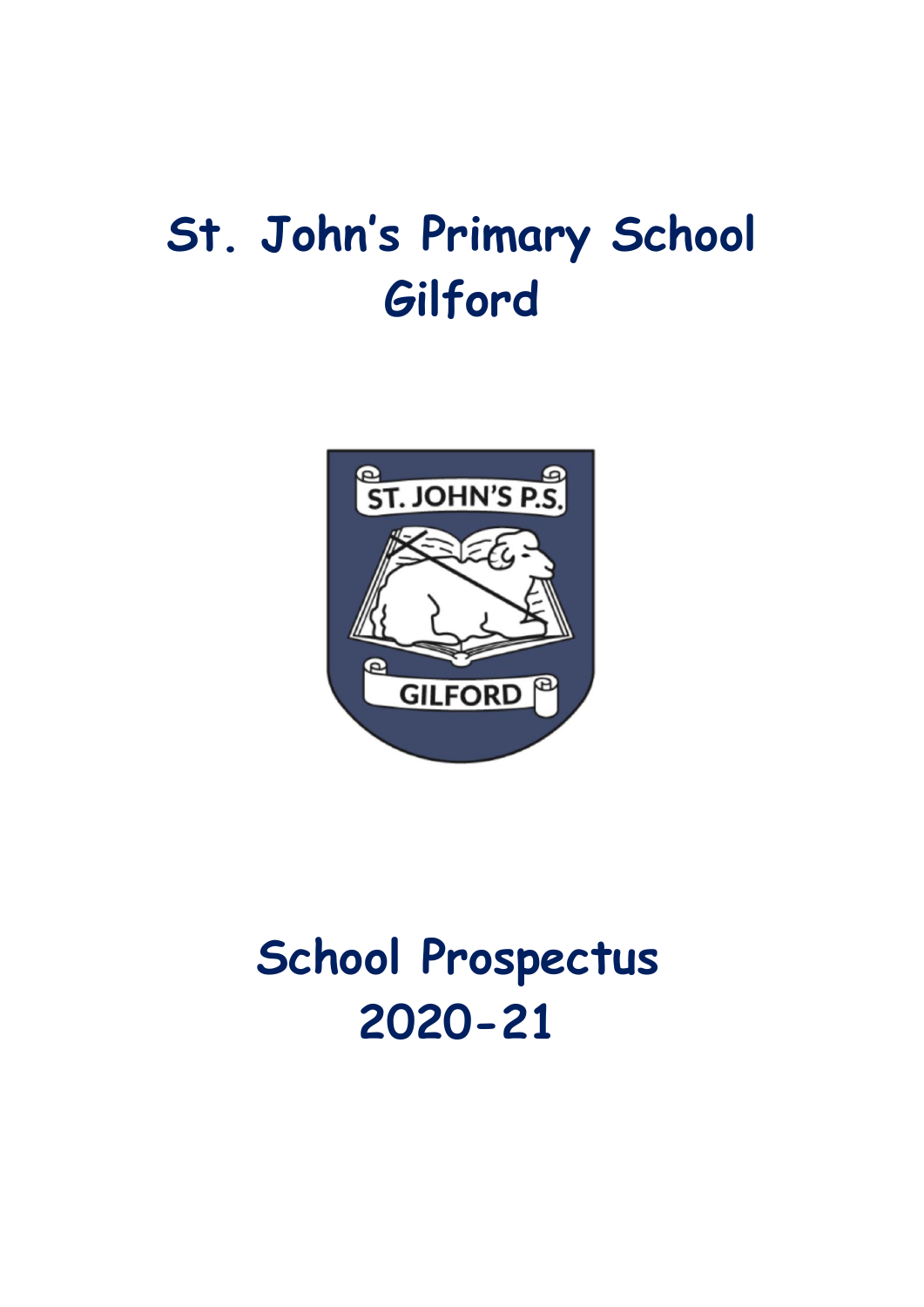

#### **ST. JOHN'S P.S GILFORD** 42A Castle Hill, Gilford, Craigavon BT63 6HH Phone: 028 38831555 Email:info@stjohns.gilford.ni.sch.uk Principal: Mrs S Lyness BSSc PGCE PQH(NI) [www.stjohnspsgilford.com](http://www.stjohnspsgilford.com/)

\_\_\_\_\_\_\_\_\_\_\_\_\_\_\_\_\_\_\_\_\_\_\_\_\_\_\_\_\_\_\_\_\_\_\_\_\_\_\_\_\_\_\_\_\_\_\_\_\_\_\_\_\_\_\_\_\_\_\_\_\_\_\_\_\_\_\_\_\_\_\_\_\_\_\_\_\_\_\_\_\_\_\_\_\_\_\_\_\_\_

September 2020

Dear Parent/Guardian,

May I take this opportunity to welcome you and your child to St. John's Primary School.

We value our close relationship with parents and look forward to working with you in partnership to enable your child to achieve the highest standards possible, both in terms of academic progress and all-round personal development.

It is school policy to care for all our pupils equally, to ensure a happy working atmosphere, to promote high standards in all that we do and to foster a positive attitude to discipline, ensuring that each child has every opportunity to develop to his/her full potential.

This booklet has been designed to give you basic information about school life which we hope you will find both informative and useful. Should you require further information please do not hesitate to contact me. You are most welcome to make an appointment to visit our school.

It is our hope that when your children eventually leave St. John's they will have evolved as confident, well developed young people who can look back on their primary schooling as a rich and rewarding time in their lives.

Your sincerely,

rche

Mrs Sorcha Lyness Principal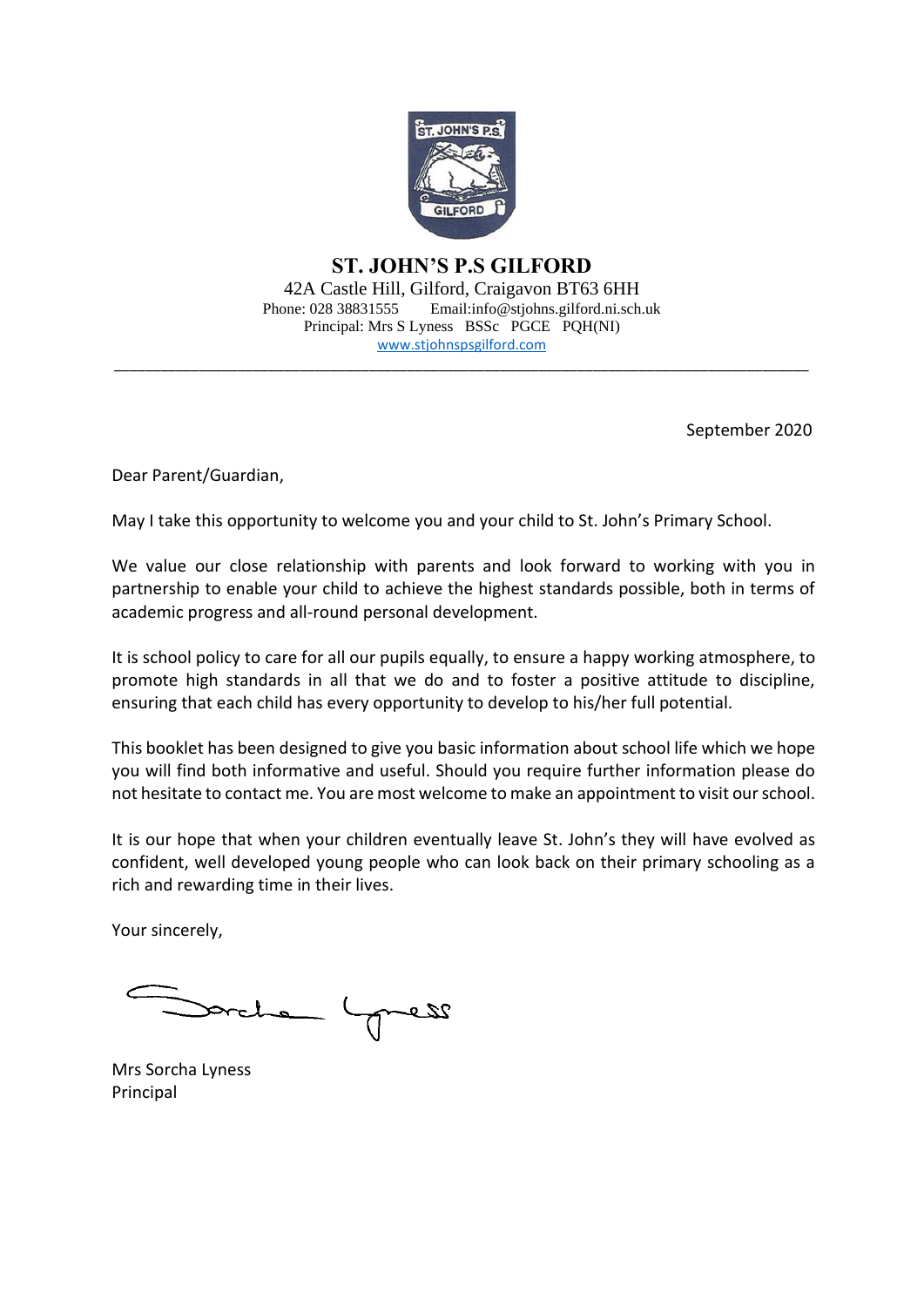# **General Information**

## **Meet Our Staff**

- Mrs S Lyness Principal
- Mrs P Power Teacher/Designated Teacher for Child Protection
- Mrs Y Grimley Teacher
- Mr N King Teacher/SENCO/First Aider
- Miss McCarthy Teacher/Deputy Designated Teacher for Child Protection
- Miss D Power Teacher
- Mrs L McCrory Principal Release Teacher
- Mrs S-E Hill Clerical Officer/Lunch time supervisor
- Mrs M McConville Classroom Assistant/Reading Partnership/First Aider
- Ms S Browne Classroom Assistant/ Lunch time supervisor
- Mrs M Lavery Classroom Assistant
- Miss S Smith Classroom Assistant
- Mrs S Greenaway Classroom Assistant
- Mrs C Gallagher Building Supervisor/Lunch time supervisor
- Ms L Campbell Cook
- Mrs L Teggart Assistant Cook
- Fr. G Powell School Chaplain
- Mr T Keeley Chairperson of Board of Governors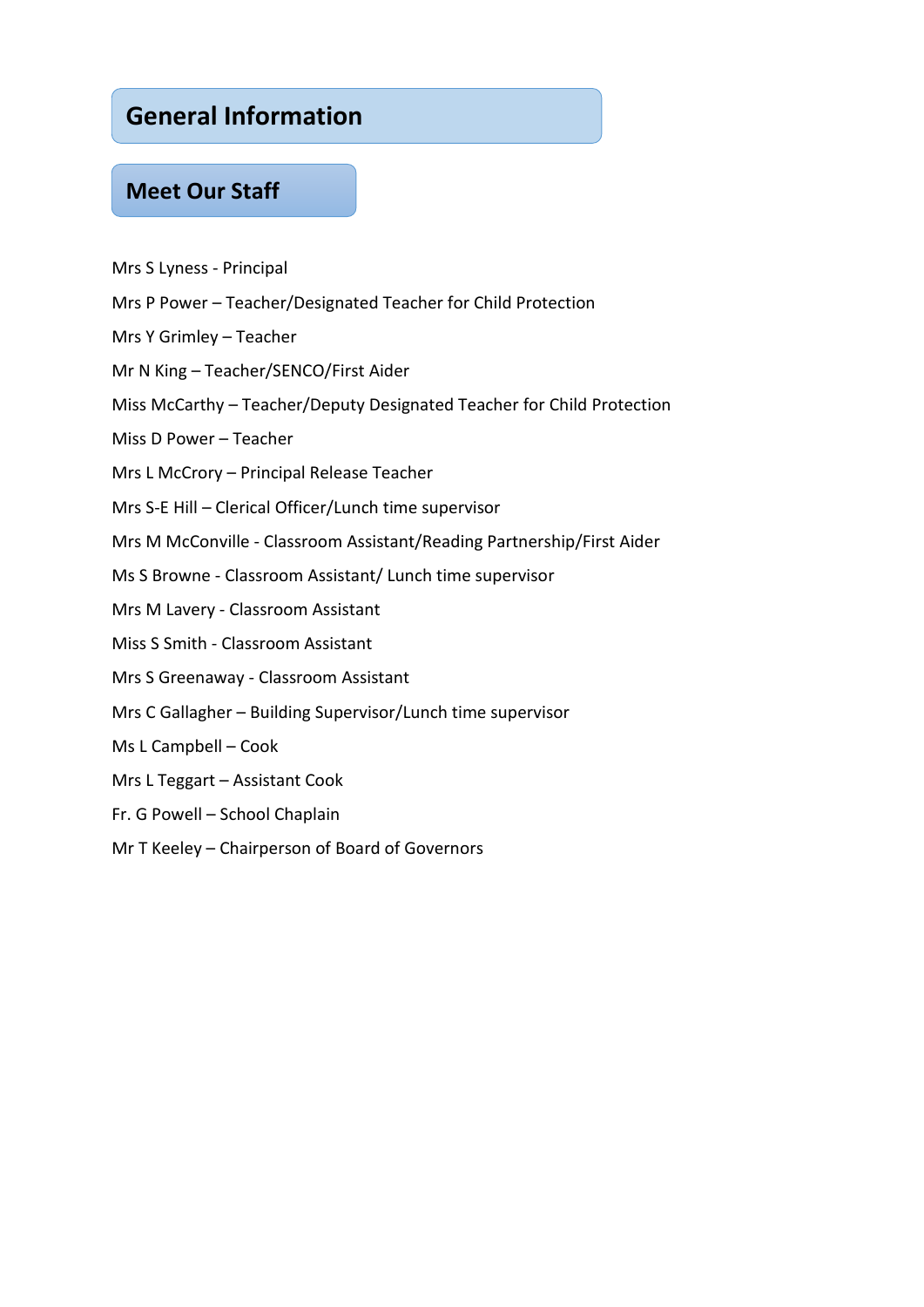# **Our School Day**

|                   | P.1           | P.2        | P.3             | P.4/5             | P.5/6           | P.6/7           |
|-------------------|---------------|------------|-----------------|-------------------|-----------------|-----------------|
| <b>Start Time</b> | 9.10am        | 9.00am     | 9.10am          | 9.00am            | 9.10am          | 9.00am          |
|                   | (FS           | (FS        | (Main           | (Main             | (Main           | (Main           |
|                   | front door)   | back door) | <b>Building</b> | <b>Building</b>   | <b>Building</b> | <b>Building</b> |
|                   |               |            | Back door)      | <b>Back door)</b> | front door)     | front door)     |
| <b>Break Time</b> | $10.30 -$     | $10.45 -$  | $10.45 -$       | $10.30 -$         | $10.45 -$       | $10.30 -$       |
|                   | 10.45am       | 11.00am    | 11.00am         | 10.45am           | 11.00am         | 10.45am         |
| <b>Lunch Time</b> |               |            |                 |                   |                 |                 |
| (Allocated time   |               | $12.30 -$  | $12.30 -$       | $12.45 -$         | $12.30 -$       | $12.45 -$       |
| for eating in     |               | 12.45pm    | 12.45pm         | 1.15pm            | 12.45pm         | 1.15pm          |
| the classroom)    |               |            |                 |                   |                 |                 |
| <b>Home Time</b>  | 12 noon       | 2.00pm     | 2.10pm          | 3.00pm            | 3.10pm          | 3.00pm          |
|                   | (for month of | (FS        | (Main           | (Main             | (Main           | (Main           |
|                   | Sept)         | back door) | <b>Building</b> | <b>Building</b>   | <b>Building</b> | <b>Building</b> |
|                   |               |            | Back door)      | Back door)        | front door)     | front door)     |

# **School Uniform**

| <b>Boys</b>                                     | <b>Girls</b>                             |  |  |
|-------------------------------------------------|------------------------------------------|--|--|
| Navy jumper (with school crest)                 | Navy cardigan/jumper (with school crest) |  |  |
| <b>Blue shirt</b>                               | <b>Blue shirt</b>                        |  |  |
| Navy trousers                                   | Navy pinafore/skirt                      |  |  |
| Navy/blue school tie                            | Navy/blue school tie                     |  |  |
| Plain black shoes (trainers are only to be worn | Navy/white socks/tights                  |  |  |
| for P.E)                                        | Blue/White Dress (summer)                |  |  |
|                                                 | Plain black shoes                        |  |  |
|                                                 |                                          |  |  |
| <b>P.E Uniform</b>                              | <b>P.E Uniform</b>                       |  |  |
| Light blue polo shirt                           | Light blue polo shirt                    |  |  |
| Navy shorts                                     | Navy shorts                              |  |  |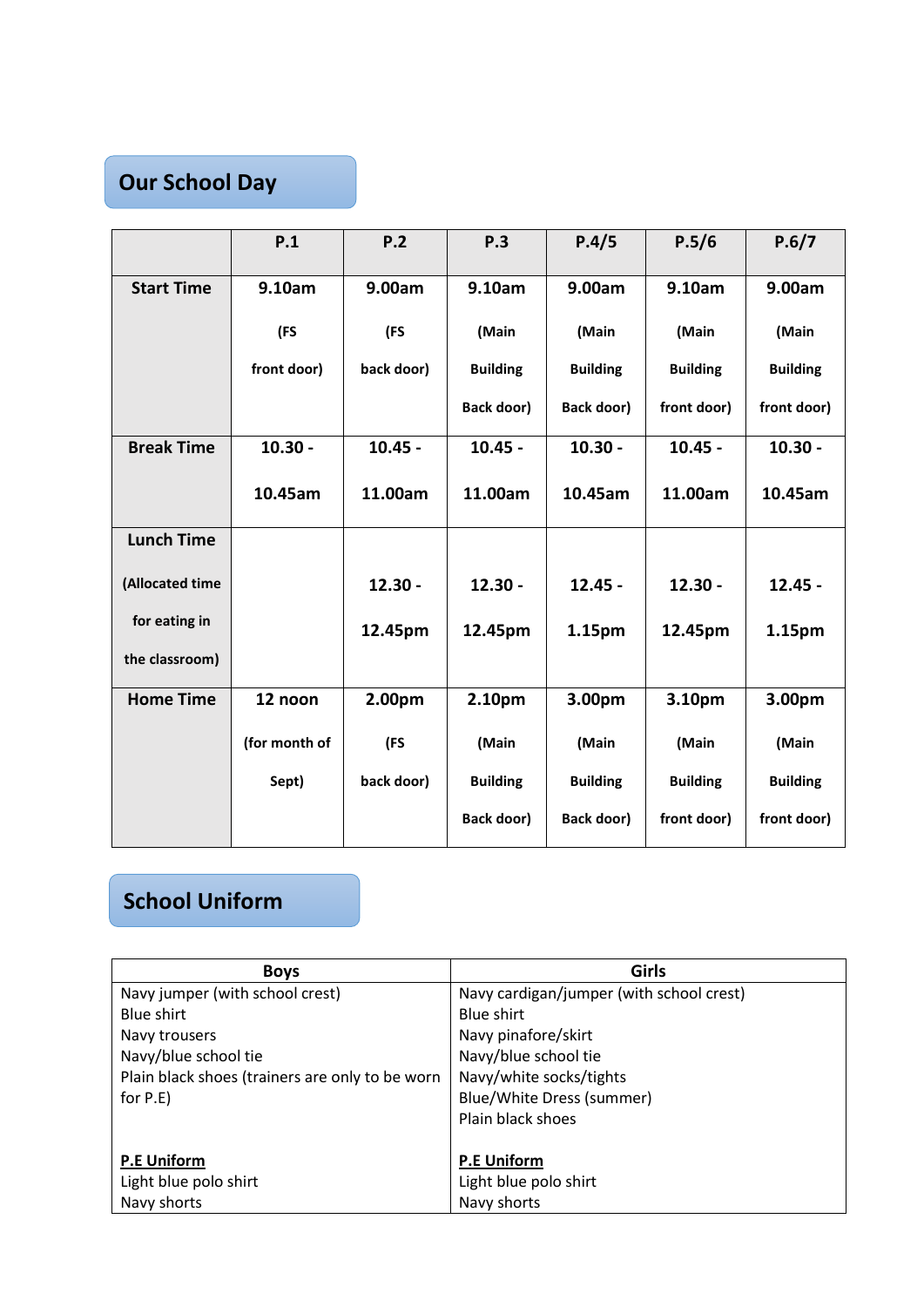| Plain navy tracksuit bottoms | Plain navy tracksuit bottoms |  |  |
|------------------------------|------------------------------|--|--|
| Trainers                     | <b>Trainers</b>              |  |  |

#### **School ties can be purchased from the school office School coats/half zips can be ordered from the school office (O'Neill's half zip with school crest is recommended for P.E but is not compulsory)**

To avoid confusion, parents are asked to mark all items of clothing with their child's name. Please remember to keep a check on this, as a name written on by pen can easily become washed off as the year progresses.

# **School Meals**

School meals are provided, and dinner money must be paid online, at the beginning of each week, using our cashless payment system **EZPayments**. We are **no longer** able to accept cash in school and so dinners must be booked and paid for online in advance. It is possible to 'Top up' your online account and this is highly recommended. A separate letter will be issued outlining how to do this. Dinners are currently £2.60 per day but this is subject to change. If at the end of the week there is any money outstanding, I'm sure you will appreciate that your child will not be able to have any more meals until the bill is paid.

Application forms for free school meals can be acquired from the school office. Children taking lunch are also supervised in the dining hall (or in their classroom during the COVID-19 pandemic).

Please note St. John's is a **Nut Free Zone**. It is important therefore, that parents avoid foods that contain nuts eg. peanut butter when preparing school lunches.

Throughout the school we promote healthy eating. There is a healthy break policy where children are only permitted to eat fruit for their morning snack. Children are educated in the principles of healthy eating through the Areas of Learning (Personal Development and Mutual Understanding, The World Around Us and Physical Education).

## **Communication**

It has always been the aim of St. John's Primary School to actively involve parents in the education of their children and to inform them as fully as possible about their children's progress.

The arrangements for consultation are:

#### **Before enrolment:**

All new entrants to Primary 1 will be invited, with their parents, to meet their teacher and view the classroom in June.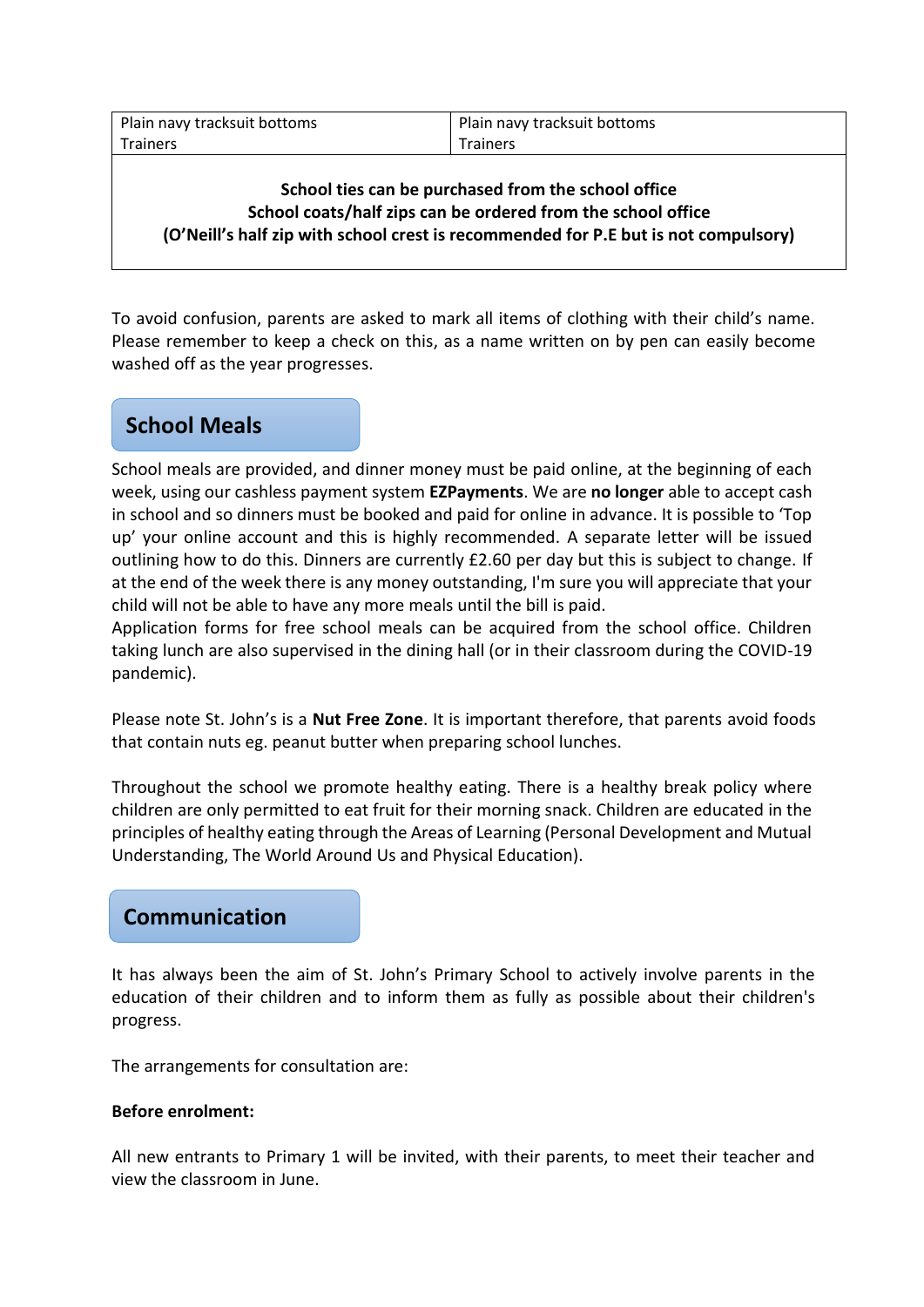Any parents considering sending their children to St John's can make an appointment to meet the Principal by telephoning or calling at the school. **After enrolment:**

Parents are invited to attend Parent/Teacher Meetings to discuss their child's progress. Each child also receives a written Report at the end of the school year.

Parents are invited to participate in the life of the school by taking part in various activities throughout the year. These include School Masses, Information Evenings, the Book Fair, Christmas activities, Sports Day and other concerts and events arranged to strengthen the home/school partnership.

Parents are very welcome to come to the school to discuss their children's progress or any problems that may arise. To avoid disruption of classroom work the following procedures should be followed:

- Emergency Parents should approach the school secretary or Principal to arrange an appointment.
- Non-Emergency Parents should contact the school secretary/Principal or class teacher to arrange an interview at a mutually convenient time.

#### **Parent-Teacher Communication**

We would ask parents to please forward a note to the class teacher under the following circumstances:

- 1. To provide the reason for absence from school when your child returns to school.
- 2. If your child is suffering from any medical condition or taking medication.
- 3. If your child is unable to take part in any school activity for medical reasons.
- 4. If your child's usual travel arrangements for the afternoon are to be changed or you need to collect your child early.
- 5. If you wish to make an appointment to speak to your child's teacher.
- 6. If any domestic or other difficulty is affecting your child's schoolwork. In this case you may prefer to speak privately to the teacher or Principal.

In the interests of Child Protection, the school will make contact with home if a child has been absent for more than one week and no reason has been provided. It may be necessary to make a referral to Social Services if the school are concerned.

## **The Curriculum**

The Northern Ireland Curriculum in Years  $1 - 7$  comprises:

Foundation Stage - Years 1 and 2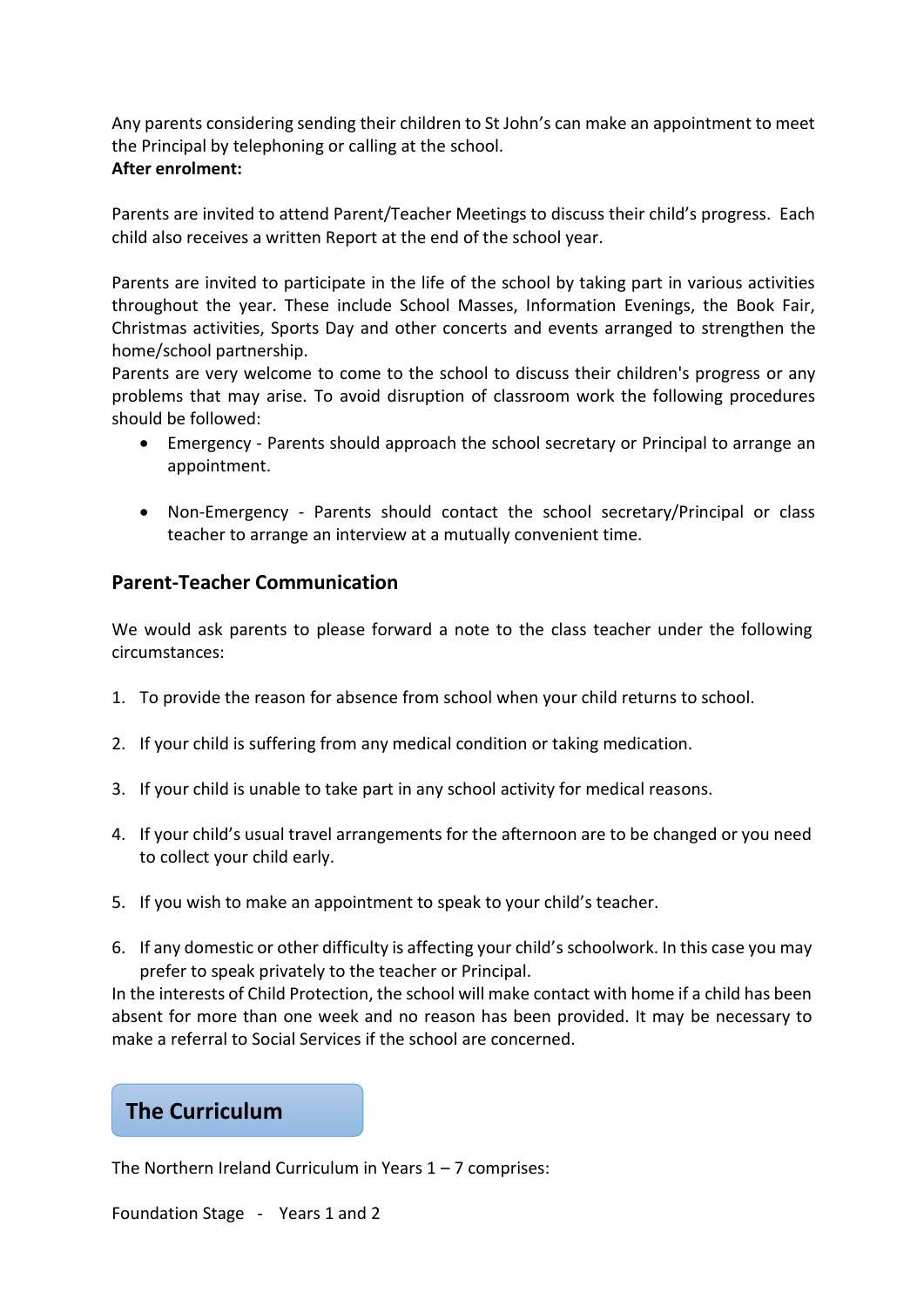Key Stage 1 - Years 3 and 4 Key Stage 2 - Years 5, 6 and 7 The Areas of Learning are:

- Religious Education
- Language and Literacy
- Mathematics and Numeracy
- The Arts
- The World Around Us
- Personal Development and Mutual Understanding (PDMU)
- Physical Development and Movement (Foundation Stage)/Physical Education (Key Stages 1 and 2)

The Cross-curricular themes are:

- Communication
- Using Mathematics
- Using Information and Communication Technology (ICT)

The Curriculum also develops pupils' Thinking Skills and Personal Capabilities. These are transferable skills which are transferable to many curricular areas and will be of use to the children throughout their lives. They are as follows:

- Thinking, Problem-Solving and Decision-making
- Self-Management
- Working with Others
- Managing Information
- Being Creative.

#### **For full details of the N.I Curriculum, see the official website: www.nicurriculum.org.uk**

St. John's is involved in various projects with local Primary Schools through Armagh City, Banbridge and Craigavon Borough Council, the Extended Schools Cluster Programme, Shared Education with Seagoe PS, Portadown and other established links, all of which greatly enhance the learning and social experiences of our pupils.

We also liaise closely with schools in the Post-Primary sector, participating in workshops and other projects, in addition to enjoying strong community links with local churches, local businesses, sporting organisations and charity groups.

#### **Assessment**

Continuous monitoring of children's work by their teachers occurs throughout the school year.

Standardised tests take place in May for Primary 3 to Primary 7 children.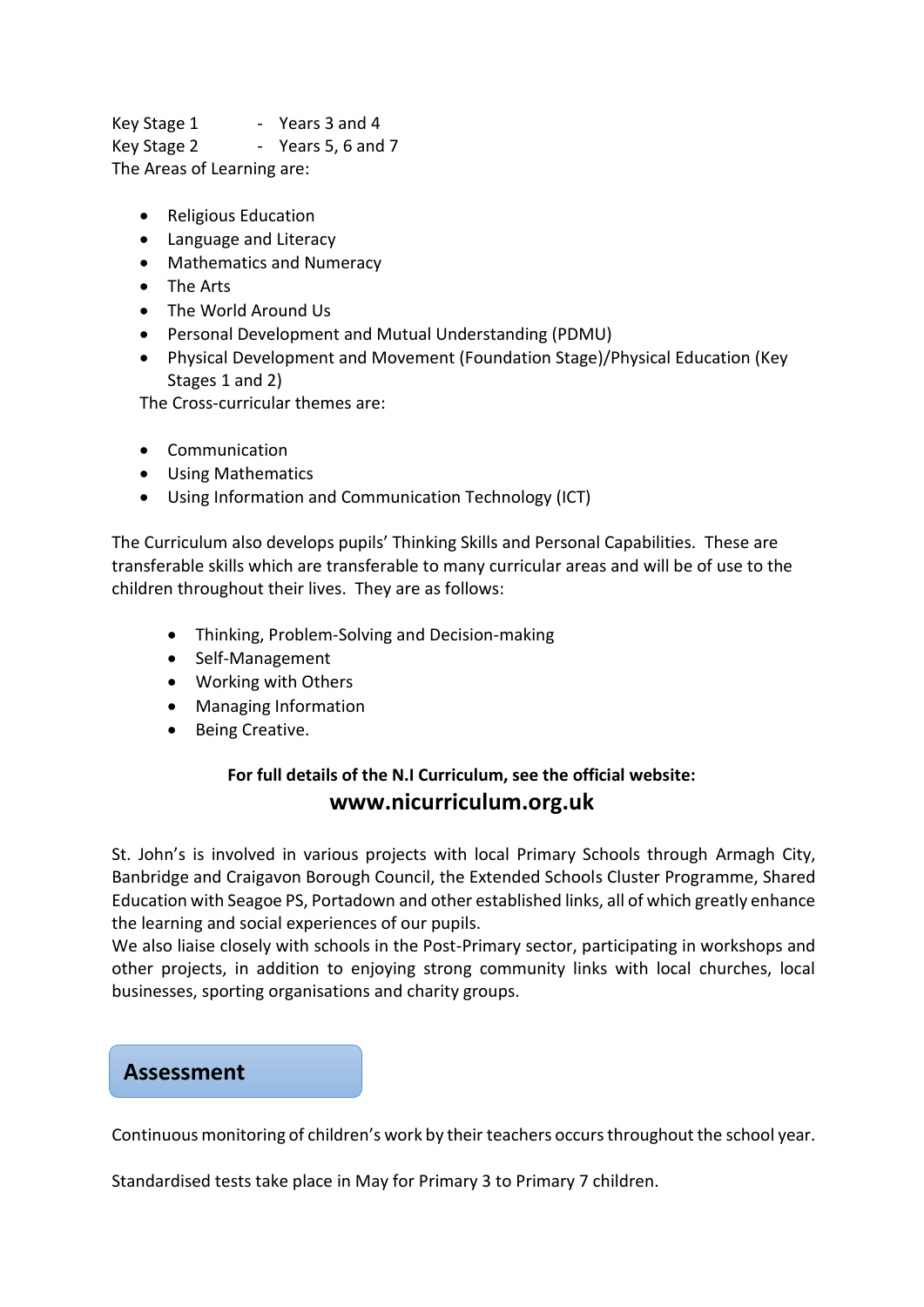Running Records (Reading) are completed as and when required.

Parents will be informed of their children's progress in the following ways:

• A yearly interview will be held in October to which parents will be invited to discuss their child's progress with the class teacher.

Teachers are willing to meet parents throughout the year to discuss a child's progress or a concern which has arisen. Please telephone the office to arrange an appointment.

• An annual written report on each child's progress will be issued towards the end of the summer term - June.

## **Complaints**

Queries/concerns in relation to the curriculum are dealt with initially by the child's class teacher. Further complaints may be referred to the principal. If the matter is not then resolved the complaint must be put in writing to the Chairperson of the Board of Governors and the school Complaints Policy followed.

#### **Attendance**

It is very important that your child attends school every day. Repeated absences can cause children to fall behind with their work, leading to unnecessary upset. Under the current system pupils are given a mark of attendance for both morning and afternoon sessions. If a child is absent for any reason please telephone the school or send a note of explanation on their return.

Positive attendance is celebrated at various intervals throughout the year with a focus on maintaining a high standard of attendance throughout the school.

## **Holiday Arrangements**

The school will be closed for the months of July and August and for all statutory holidays.

More accurate information on holidays and other closures will be made available to parents at the beginning of September, in addition to being available on the school App and on the school website.

In the event of an emergency closure every attempt will be made to notify parents as soon as possible to enable them to make alternative arrangements.

Parents should check that the school has an up-to-date record of addresses and telephone numbers.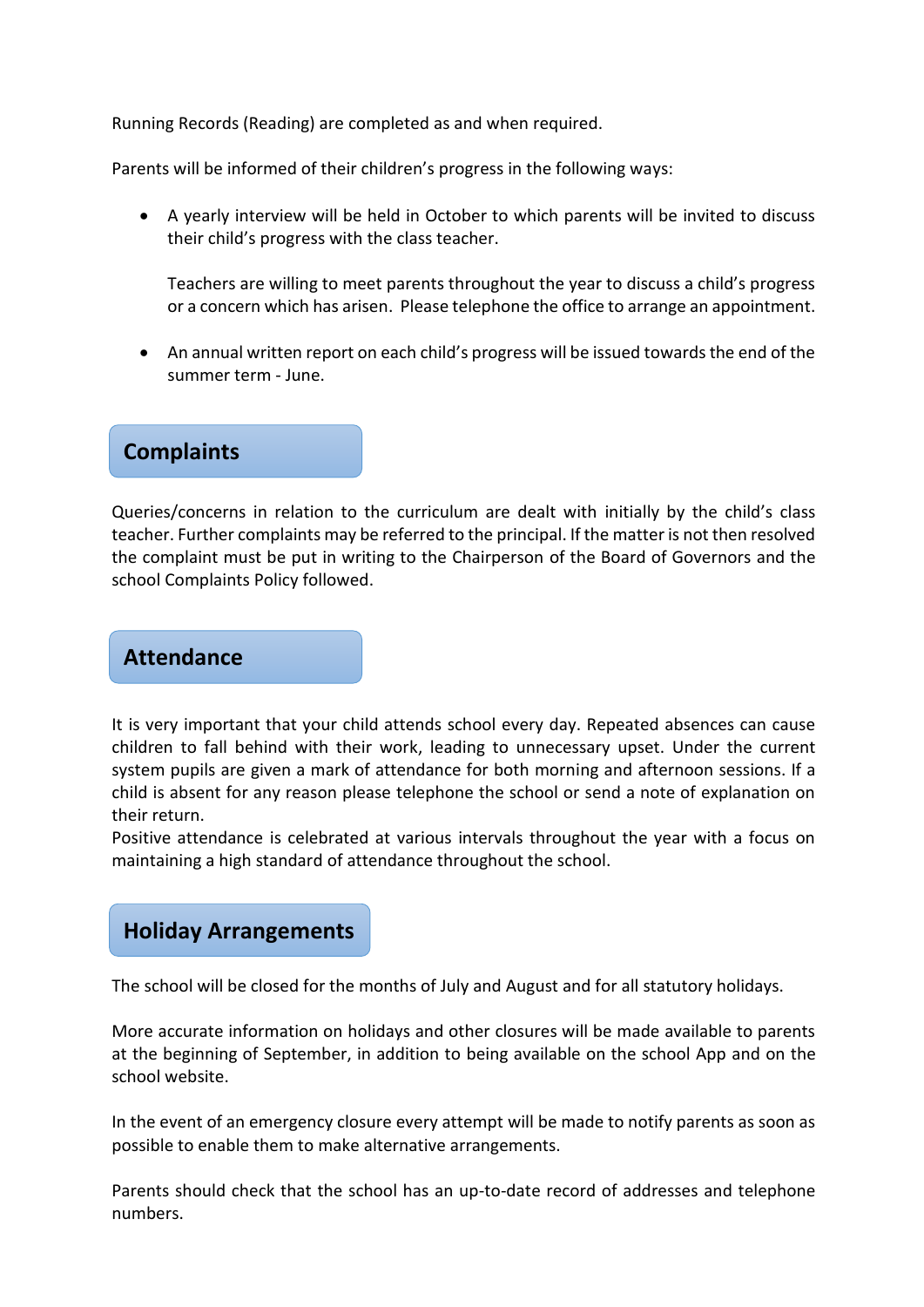Please note parents are encouraged to organise holidays outside term time.

#### **Leaving the School during the Day**

Children are never permitted to leave the school grounds during the day without permission. No child will be allowed to leave the school unless accompanied by an adult who should be known to staff.

Pupils must be signed out of school by the adult collecting them and a reason provided as to why they are leaving in line with Attendance procedures. A book for this purpose will be held in the main office and adults collecting pupils should report there.

**Religious Education**

As a Catholic School, St. John's promotes the philosophy of religion permeating all aspects of school life.

Our core religious education programme is based on the 'Grow in Love' programme. At every level there is a strong emphasis on the personal spiritual growth and development of each child, enabling them to grow in an appreciation of the Catholic faith and in the knowledge and love of God. Pupils participate regularly in a programme of class prayer and school Masses, religious assemblies, prayer services, penitential services, visits to the Church, Carol services and collections for charitable purposes.

The children in Primary 4 are prepared for the Sacraments of Penance and First Communion while the children in Primary 7 are prepared for and receive the Sacrament of Confirmation.

The school chaplain, Canon Powell, is a regular visitor.

# **Special Educational Needs**

Some of the children attending St. John's have special educational needs. As it is the intention of the school to maximise the potential of each of the children the school will endeavour, within its resources, to meet these needs.

The needs of children with learning difficulties are the shared responsibility of the whole staff, but this responsibility is co-ordinated by the Special Educational Needs Coordinator.

Where a child with special educational needs is identified an Individual Education Plan is written. Regular monitoring of the child's progress is carried out and regular contact is maintained between home and school throughout the year.

The school works closely with the Education Authority - Southern Region in determining some children's particular special needs in accordance with the law. This involves close co-operation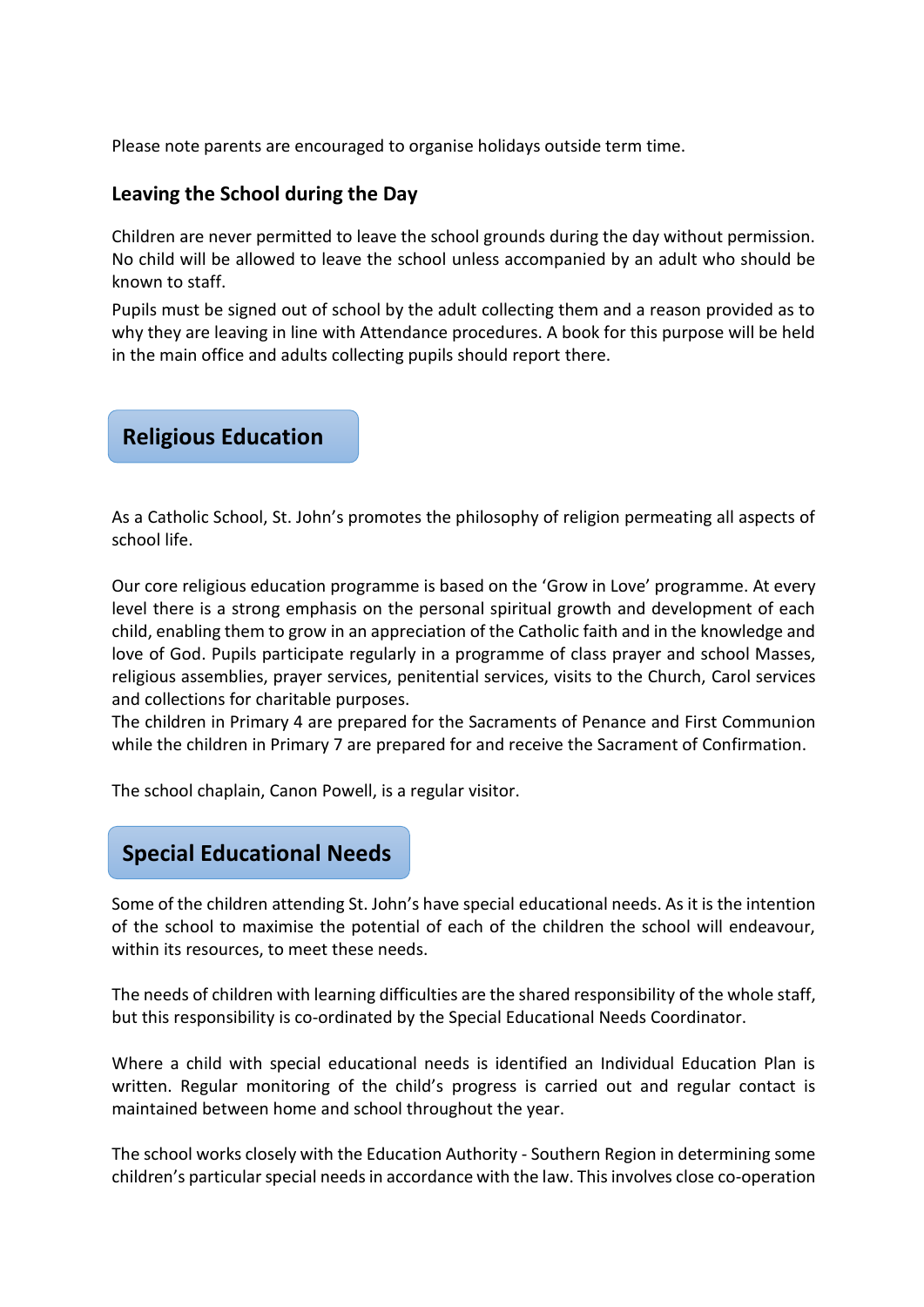between teachers, school medical authorities, educational psychologists and parents. The EA will make the final decision about the appropriate form of education.

# **Homework**

St. John's regards homework as an important part of the school day. The school sees a value in children engaging in homework as a means of:

- Consolidating work done in school
- Promoting the discipline of home study and developing good work habits
- Providing opportunities for independent learning
- Involving parents in their children's studies

The responsibility for overseeing the completion of homework tasks lies with parents.

#### **Pastoral Care**

The school recognises its responsibility to do everything possible to nurture each child's physical and emotional well-being and with this in mind, will endeavour to provide a caring, supportive and safe environment for learning. The pastoral care policy of St. John's is closely linked to the ethos of the school and all staff contribute to the delivery and development of pastoral care. It is the responsibility of each class teacher to look after the pastoral needs of the children in their care.

In St. John's all members of staff have a caring commitment to every aspect of school life. The school is a community, an extended family where everyone works for the common good and in partnership with parents, staff strive to create an open, welcoming atmosphere where educational co-operation can take place.

When a child is sick or injured the school will, in the first instance, attempt to contact the parents/guardians or agreed representatives. The parent should then arrange for the child to be collected at the school.

Please ensure that the school has an up-to-date record of addresses and telephone numbers. It would be appreciated if parents would nominate an emergency contact.

In all cases it will be school policy to act in the best interests of the child.

# **Child Protection**

In St. John's we support the principle that every child has the fundamental right to be safe from harm. A Child Protection and Safeguarding Policy has been drawn up in accordance with current regulations. If parents have any concerns they should contact the school and speak to the Designated Teacher for Child Protection, Mrs Power or in her absence, Miss McCarthy, the Deputy Designated Teacher or Mrs Lyness, the Principal.